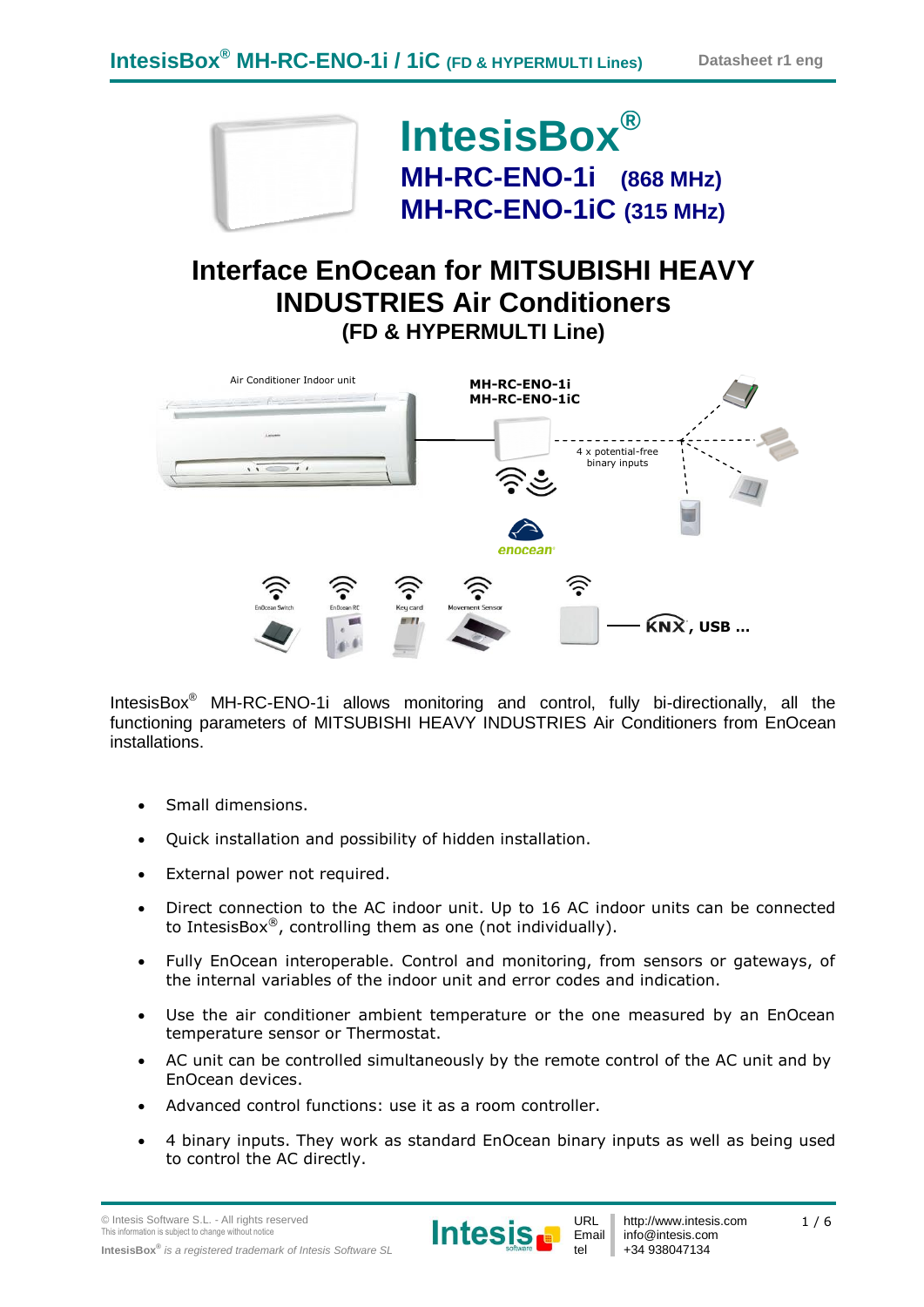### **1. EnOcean Interface**

- MH-RC-ENO-1i: working at 868 MHz (Europe)
- MH-RC-ENO-1iC: working at 315 MHz (USA and Asia)

| Coverage | <b>Conditions</b>                                                                                                                                |
|----------|--------------------------------------------------------------------------------------------------------------------------------------------------|
| < 300 m  | Open areas                                                                                                                                       |
| $<$ 30 m | Under ideal conditions: Broad room, no obstacles and good antenna position.                                                                      |
| < 20 m   | The room is filled with furniture and people And penetration through up to 5<br>dry walls or up to 2 brick walls or up to 2 aero concrete walls. |
| < 10 m   | Identical to the previous case but the receiver is placed to a room corner or<br>range along a narrow floor.                                     |
| < 1 m    | Metal-reinforced ceilings at upright penetration angle (in strong dependence<br>of reinforcement density and antenna positions).                 |

#### **Table 1.1** Device coverage distance

### *1.1 Reception Channels*

Reception channels where up to 5 devices can be linked. The links can be achieved using the manual teach-in learning procedures or using Intesis Configuration Software.

|    | <b>Index Devices</b>                                    | <b>Signals</b>                                      |           |  |
|----|---------------------------------------------------------|-----------------------------------------------------|-----------|--|
| 0  | Device_8263, Device_EE39, Device_02E2                   | On/Off                                              | ÷         |  |
| 1  | Device_EE39                                             | Mode                                                | ÷         |  |
| 2  | Device 1234                                             | <b>Fan Speed</b>                                    | ÷         |  |
| 3  |                                                         | Up/Down Vane position                               | ÷         |  |
| 4  | Device 8263                                             | <b>Setpoint Temp</b>                                | ÷         |  |
| 5  |                                                         | <b>Ambient Temp</b>                                 | $+$       |  |
| 6  | Device A605                                             | <b>Window Contact</b>                               | $+$       |  |
| 7  |                                                         | On/Off (KeyCard only)                               | $+$       |  |
| 8  |                                                         | Occupancy                                           | ÷         |  |
| 9  |                                                         | Up/Down Vane position                               | $\pm$     |  |
| 10 |                                                         | Left/Right Vane position                            | $+$       |  |
| 11 |                                                         | Ambient Temp (Sensing temperature only)             | $+$       |  |
| 14 |                                                         | On/Off, Window Contact, Setpoint Temp               | $+$       |  |
| 15 |                                                         | On/Off, Window Contact, Setpoint Temp, Ambient Temp | $\ddot{}$ |  |
|    |                                                         |                                                     |           |  |
|    |                                                         |                                                     |           |  |
|    | Tx Table <b>E</b> Rx Table Configuration in Information |                                                     |           |  |

Figure 1.1 Reception channels with their associated signals and devices

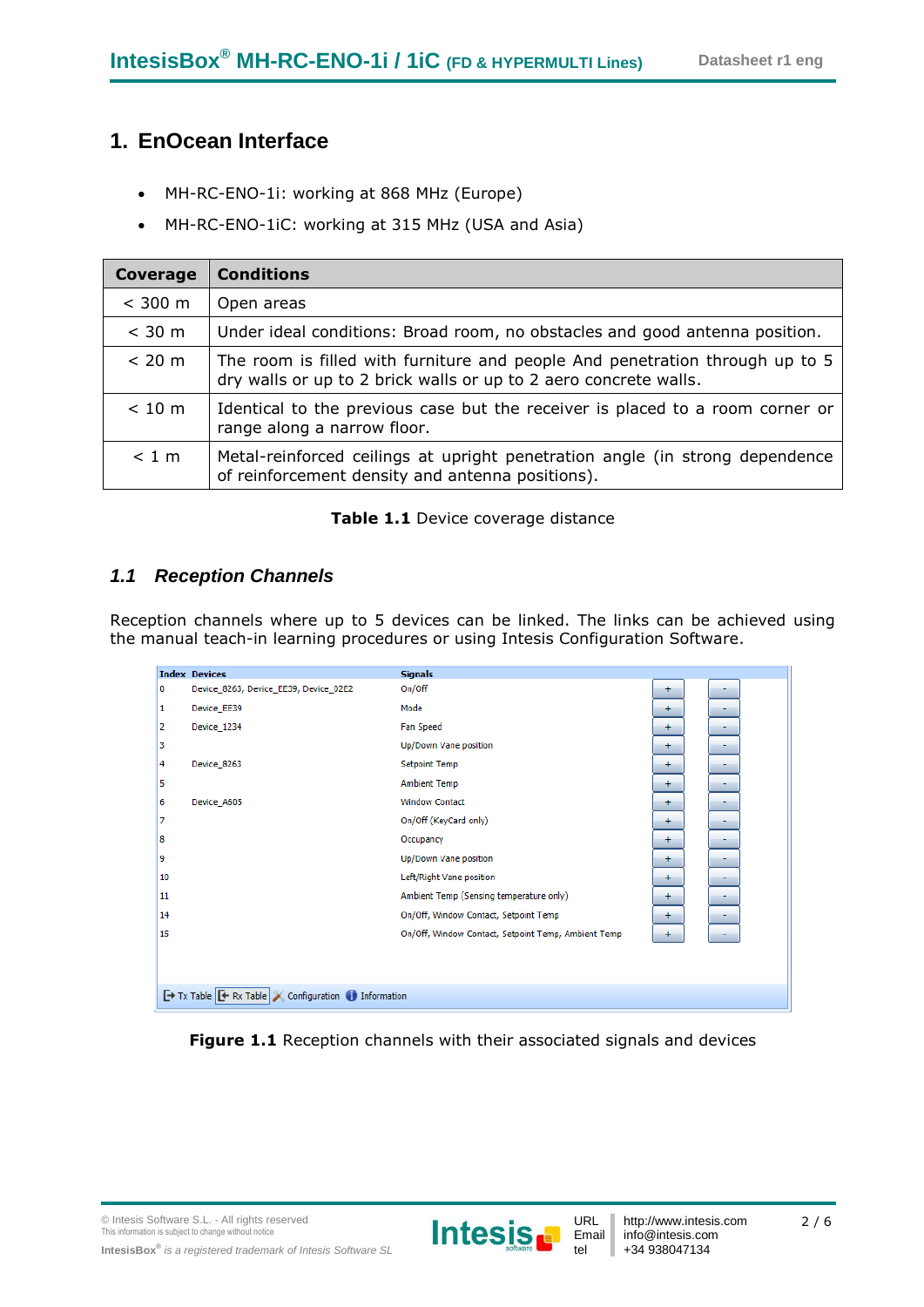#### *1.2 Transmission Channels*

Transmission channels to be used to teach the Air conditioner interface into other devices. As in the reception channels the procedure can be done manually as well as using Intesis Configuration Software.

| <b>Index EEP</b> |                                                      | <b>Signals</b>                                       | <b>ID</b>       |              |
|------------------|------------------------------------------------------|------------------------------------------------------|-----------------|--------------|
| 0                | [05 02 01]                                           | On/Off                                               | FF8802E0        | <b>Teach</b> |
| 1                | [05 02 01]                                           | Alarm State                                          | FF8802E1        | Teach        |
| 2                | [07 02 05]                                           | <b>Setpoint Temp</b>                                 | FF8802E2        | <b>Teach</b> |
| з                | [07 02 05]                                           | <b>Ambient Temp</b>                                  | FF8802E3        | Teach        |
| 4                | [07 10 01]                                           | Ambient Temp, Setpoint Temp, Fan Speed, On/Off       | FF8802E4        | Teach        |
| 5.               | [07 20 10]                                           | Mode, Fan Speed, Up/Down Vane position, On/Off       | FF8802E5        | Teach        |
| 6                | [07 10 03]                                           | Setpoint Temp, Ambient Temp                          | FF8802E6        | Teach        |
| 7                | [07 20 11]                                           | Window Contact, Alarm Code, Disablement, Alarm State | FF8802E7        | Teach        |
| 8                | [05 02 01]                                           | Input 1                                              | FF8802E8        | Teach        |
| 9                | [05 02 01]                                           | Input 2                                              | FF8802E9        | Teach        |
| 10               | [05 02 01]                                           | Input 3                                              | <b>FF8802EA</b> | Teach        |
| 11               | [05 02 01]                                           | Input 4                                              | <b>FF8802EB</b> | Teach        |
| 15               | $[07 20 10]$ $[07 20 11]$ $[07 10 03]$               | All                                                  | <b>FF8802EF</b> | <b>Teach</b> |
|                  |                                                      |                                                      |                 |              |
|                  | Tx Table <b>F</b> Rx Table Configuration information |                                                      |                 |              |
|                  |                                                      |                                                      |                 |              |



### *1.3 Configuration*

Configure the behavior of the AC interface, its advanced functionalities as well as the binary inputs using Intesis Configuration Software.

|              | A) Machine Operation                                                                                |               |                                          |                                                                                                                                                                                                                                                                                             |                      |
|--------------|-----------------------------------------------------------------------------------------------------|---------------|------------------------------------------|---------------------------------------------------------------------------------------------------------------------------------------------------------------------------------------------------------------------------------------------------------------------------------------------|----------------------|
|              | <b>Index Name</b>                                                                                   | <b>Units</b>  | Value                                    | <b>Description</b>                                                                                                                                                                                                                                                                          | <b>Allowed range</b> |
| 30           | <b>Machine Mode</b>                                                                                 | $<$ enum $>$  | $\overline{\mathbf{v}}$<br><b>NORMAL</b> | In "LIMITED SETPOINT", machine setpoint range is adjusted to its current mode.<br>In "AUTOCHANGEOVER", mode is decided automatically using Ambient Temp. Then, setpoint range is adjusted dynamically.<br>In "NORMAL", no action is performed. Setpoint limits are the same to the machine. |                      |
| 31           | Threshold Ambient Temp. Cool OC                                                                     |               | 26                                       | Temperature above which machine is changed to mode Cool, when "AUTOCHANGEOVER" is configured.                                                                                                                                                                                               | Range: 1630          |
| 32           | Threshold Ambient Temp. Heat <sup>o</sup> C                                                         |               | 21                                       | Temperature under which machine is changed to mode Heat, when "AUTOCHANGEOVER" is configured.                                                                                                                                                                                               | Range: 16.30         |
| 33           | Min Setpoint Cool                                                                                   | οc            | 24                                       | Minimum setpoint allowed when machine is in Cool mode and "LIMITED_SETPOINT" mode is configured.                                                                                                                                                                                            | Range: 16  30        |
| 34           | <b>Max Setpoint Cool</b>                                                                            | οc            | 28                                       | Maximum setpoint allowed when machine is in Cool mode and "LIMITED_SETPOINT" mode is configured.                                                                                                                                                                                            | Range: 16  30        |
| 35           | Min Setpoint Heat                                                                                   | °C            | 19                                       | Minimum setpoint allowed when machine is in Heat mode and "LIMITED SETPOINT" mode is configured.                                                                                                                                                                                            | Range: 16.30         |
| 36           | <b>Max Setpoint Heat</b>                                                                            | °C            | 23                                       | Maximum setpoint allowed when machine is in Heat mode and "LIMITED_SETPOINT" mode is configured.                                                                                                                                                                                            | Range: 16  30        |
| 37           | Wake Up Time                                                                                        | seconds       | 120                                      | Time interval to send periodically EnOcean data telegrams. Every Tx profile is updated, at least, at this time interval                                                                                                                                                                     | Range: 100  510      |
|              | $(\wedge)$ Window Operation                                                                         |               |                                          |                                                                                                                                                                                                                                                                                             |                      |
|              | <b>Index Name</b>                                                                                   | Units         | Value                                    | <b>Description</b>                                                                                                                                                                                                                                                                          | <b>Allowed range</b> |
| $\mathbf{1}$ | Window reload last value                                                                            | $<$ bool $>$  | False<br>$\checkmark$                    | If true, previous on/off state is restored when all windows are closed                                                                                                                                                                                                                      |                      |
| $\mathbf{2}$ | Window lock when open                                                                               | <bool></bool> | $\checkmark$<br>True                     | If true, on/off state is forced to 'off' while window contact is opened                                                                                                                                                                                                                     |                      |
| 3            | <b>Window Timeout</b>                                                                               | minutes       | $\mathbf{1}$                             | Timeout to turn off the Machine when a window is opened                                                                                                                                                                                                                                     | Range: 030           |
|              | $(\vee)$ Keycard Operation                                                                          |               |                                          |                                                                                                                                                                                                                                                                                             |                      |
|              | $(\vee)$ Occupancy Operation                                                                        |               |                                          |                                                                                                                                                                                                                                                                                             |                      |
|              | $(\vee)$ Input Operation                                                                            |               |                                          |                                                                                                                                                                                                                                                                                             |                      |
|              | $\vee$ Radio Operation                                                                              |               |                                          |                                                                                                                                                                                                                                                                                             |                      |
|              |                                                                                                     |               |                                          |                                                                                                                                                                                                                                                                                             |                      |
|              | $\rightarrow$ Tx Table $\rightarrow$ Rx Table $\rightarrow$ Configuration $\rightarrow$ Information |               |                                          |                                                                                                                                                                                                                                                                                             |                      |
|              |                                                                                                     |               |                                          |                                                                                                                                                                                                                                                                                             |                      |



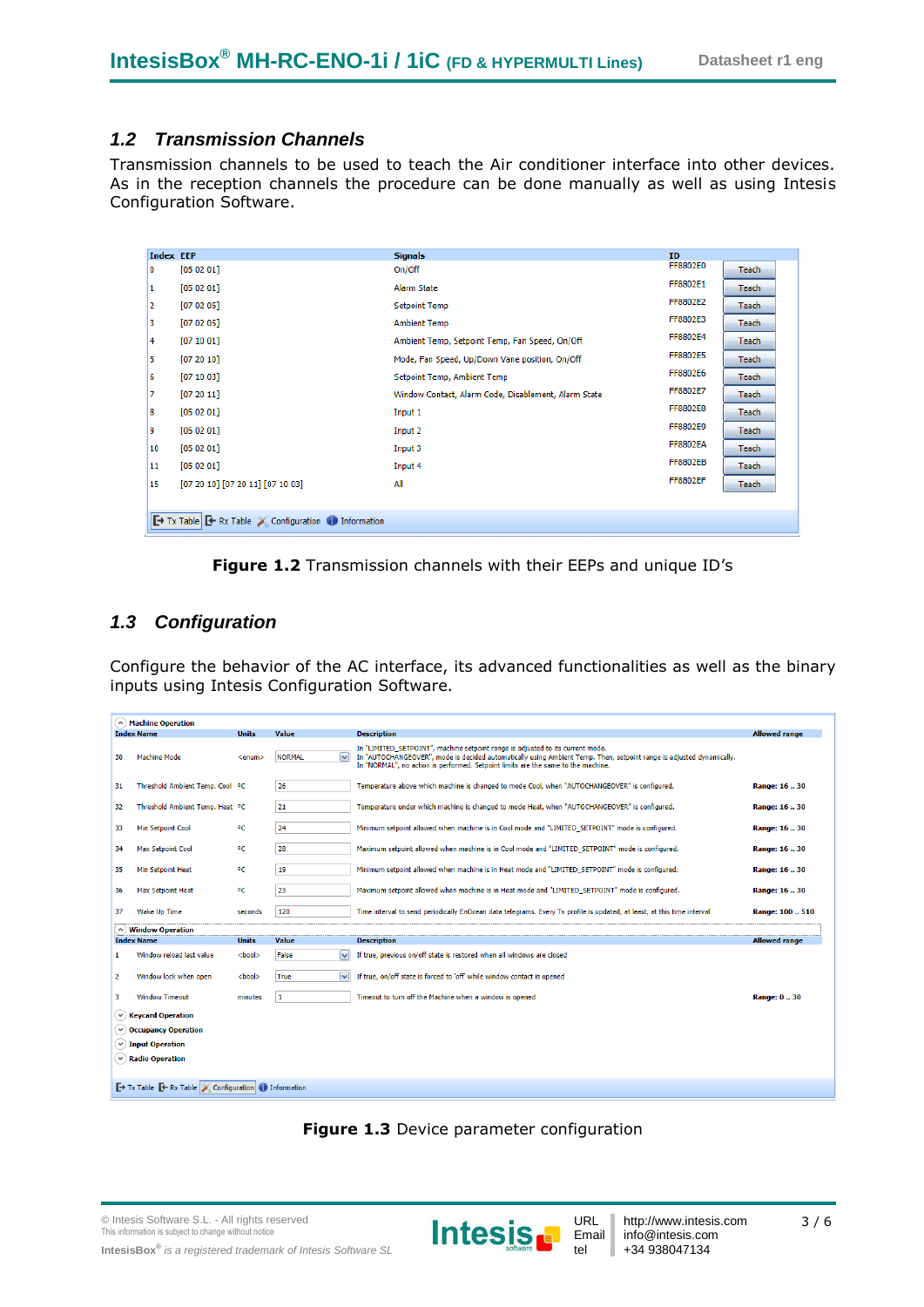## **2. Connections**

### Connection with the Air conditioner indoor unit

MH-RC-ENO-1i can be used with Mitsubishi Heavy Industries Remote Controllers or without them.

MH-RC-ENO-1i without MITSUBISHI HEAVY INDUSTRIES Remote Controller



MH-RC-ENO-1i with MITSUBISHI HEAVY INDUSTRIES Remote Controller



#### Connection to the binary inputs:

The binary inputs are connected to the interface (**K2** connector) and to the contacts on the other side.



© Intesis Software S.L. - All rights reserved This information is subject to change without notice **IntesisBox®** *is a registered trademark of Intesis Software SL*



http://www.intesis.com info@intesis.com +34 938047134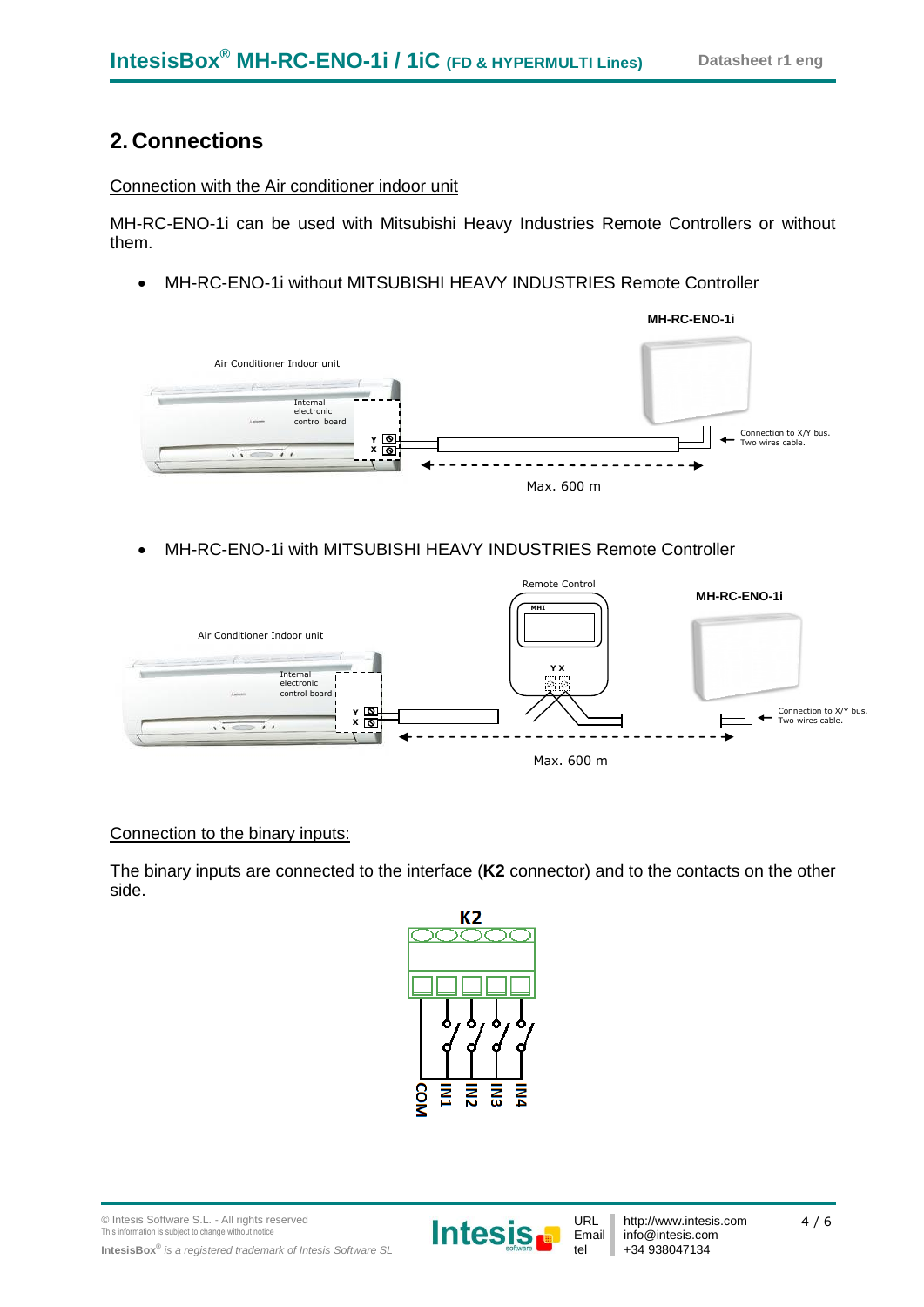# **3. Technical Specifications**

| <b>Enclosure</b>                       | ABS (UL 94 HB). 2,5 mm thickness                                                       |  |  |  |
|----------------------------------------|----------------------------------------------------------------------------------------|--|--|--|
| <b>Dimensions</b>                      | 70 x 100 x 28 mm                                                                       |  |  |  |
| Weight                                 | 90 <sub>g</sub>                                                                        |  |  |  |
| <b>Colour</b>                          | White                                                                                  |  |  |  |
|                                        | 12V, 80mA typical                                                                      |  |  |  |
| <b>Power supply</b>                    | Doesn't require external power supply (supplied by the AC Unit)                        |  |  |  |
| <b>Mounting</b>                        | Wall                                                                                   |  |  |  |
|                                        | 1 x AC unit state                                                                      |  |  |  |
| <b>LED</b> indicators<br>(internal)    | 1 x EnOcean state                                                                      |  |  |  |
|                                        | 1 x Data exchange                                                                      |  |  |  |
|                                        | 4 x Potential-free binary inputs.                                                      |  |  |  |
|                                        | Signal cable length: 5m unshielded, may be extended up to 20m with twisted.            |  |  |  |
| <b>Binary inputs</b>                   | Compliant with the following standards:                                                |  |  |  |
|                                        | IEC61000-4-2 : level 4 - 15kV (air discharge) - 8kV (contact discharge)                |  |  |  |
|                                        | MIL STD 883E-Method 3015-7 : class3B                                                   |  |  |  |
| Configuration                          | Manual procedures: Teach-in and Learning                                               |  |  |  |
|                                        | Remote wireless Configuration from PC <sup>1</sup>                                     |  |  |  |
| <b>Operating</b><br><b>Temperature</b> | From -25°C to 85°C                                                                     |  |  |  |
| <b>Operating humidity</b>              | <93% HR, no condensation                                                               |  |  |  |
| <b>Stock humidity</b>                  | <93% HR, no condensation                                                               |  |  |  |
| <b>RoHS conformity</b>                 | Compliant with RoHS directive (2002/95/CE).                                            |  |  |  |
|                                        | MH-RC-ENO-1i:                                                                          |  |  |  |
|                                        | CE conformity to EMC directive (2004/108/EC) and Low-voltage<br>directive (2006/95/EC) |  |  |  |
|                                        | EN 61000-6-2<br>$\circ$                                                                |  |  |  |
|                                        | EN 61000-6-3<br>$\Omega$                                                               |  |  |  |
| <b>Certifications</b>                  | EN 60950-1<br>$\Omega$                                                                 |  |  |  |
|                                        | EN 50491-3<br>$\Omega$                                                                 |  |  |  |
|                                        | MH-RC-ENO-1iC:                                                                         |  |  |  |
|                                        | FCC (ID: SZV-STM300C)                                                                  |  |  |  |
|                                        | IC (ID: 5713A-STM300C)                                                                 |  |  |  |

1



 $1$  Details can be found in the User Manual